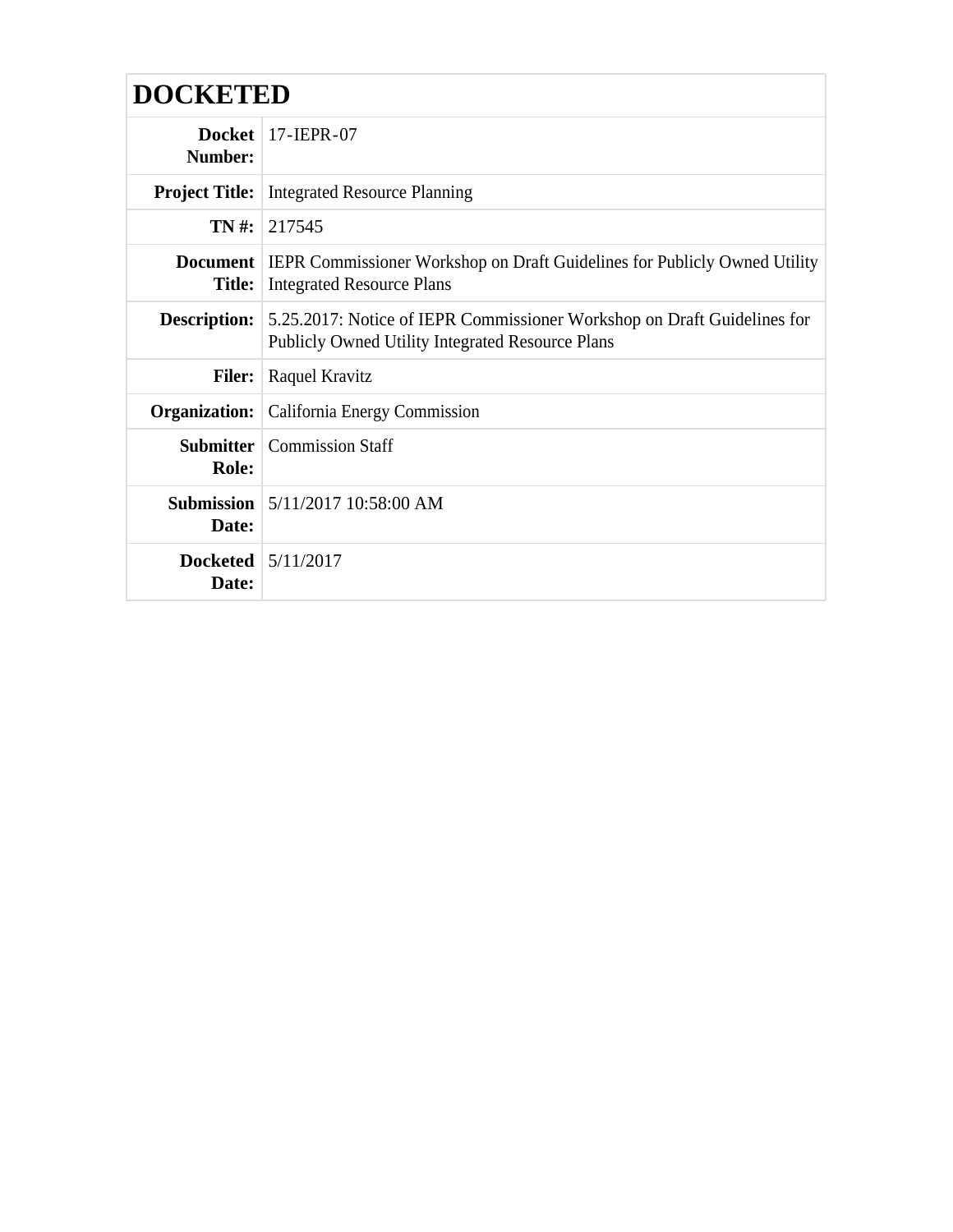#### **CALIFORNIA ENERGY COMMISSION** 1516 Ninth Street Sacramento, California 95814

Main website: www.energy.ca.gov



*In the matter of:*

*2017 Integrated Energy Policy Report and Integrated Resource Plans (Publicly Owned Utilities)*

*\_\_\_\_\_\_\_\_\_\_\_\_\_\_\_\_\_\_\_\_\_\_\_\_\_\_\_\_\_\_\_\_\_\_\_*

Docket No. 17-IEPR-07

NOTICE OF WORKSHOP

RE: Publicly Owned Utilities -- Integrated Resource Plans

# **Notice of IEPR Commissioner Workshop on Draft Guidelines for Publicly Owned Utility Integrated Resource Plans**

) ) ) ) ) ) )

California Energy Commission Lead Commissioner for the *2017 Integrated Energy Policy Report (2017 IEPR)* will conduct a workshop to discuss draft guidelines for submitting and reviewing publicly owned utilities (POUs) integrated resource plans (IRPs).

Chair Robert B. Weisenmiller is the Lead Commissioner. Other Commissioners from the Energy Commission or California Public Utilities Commission may also attend and participate in the workshop. A quorum of Commissioners from the Energy Commission and/or California Public Utilities Commission may be in attendance, but no votes will be taken. The workshop will be held:

#### **Thursday, May 25, 2017**

10:00 a.m. CALIFORNIA ENERGY COMMISSION 1516 Ninth Street First Floor, Art Rosenfeld Hearing Room Sacramento, California Wheelchair Accessible

Remote Access Available by Computer or Phone via WebEx™ For details, go to www.energy.ca.gov/webcast.

#### **Background**

California Public Resources Code Section 25301 requires the Energy Commission to prepare an *IEPR* every two years that includes assessments and forecasts of all aspects of energy industry supply, production, transportation, delivery and distribution, demand, and prices. In addition, Senate Bill 350 (SB 350, de León, Chapter 547, Statutes of 2015) requires specified POUs to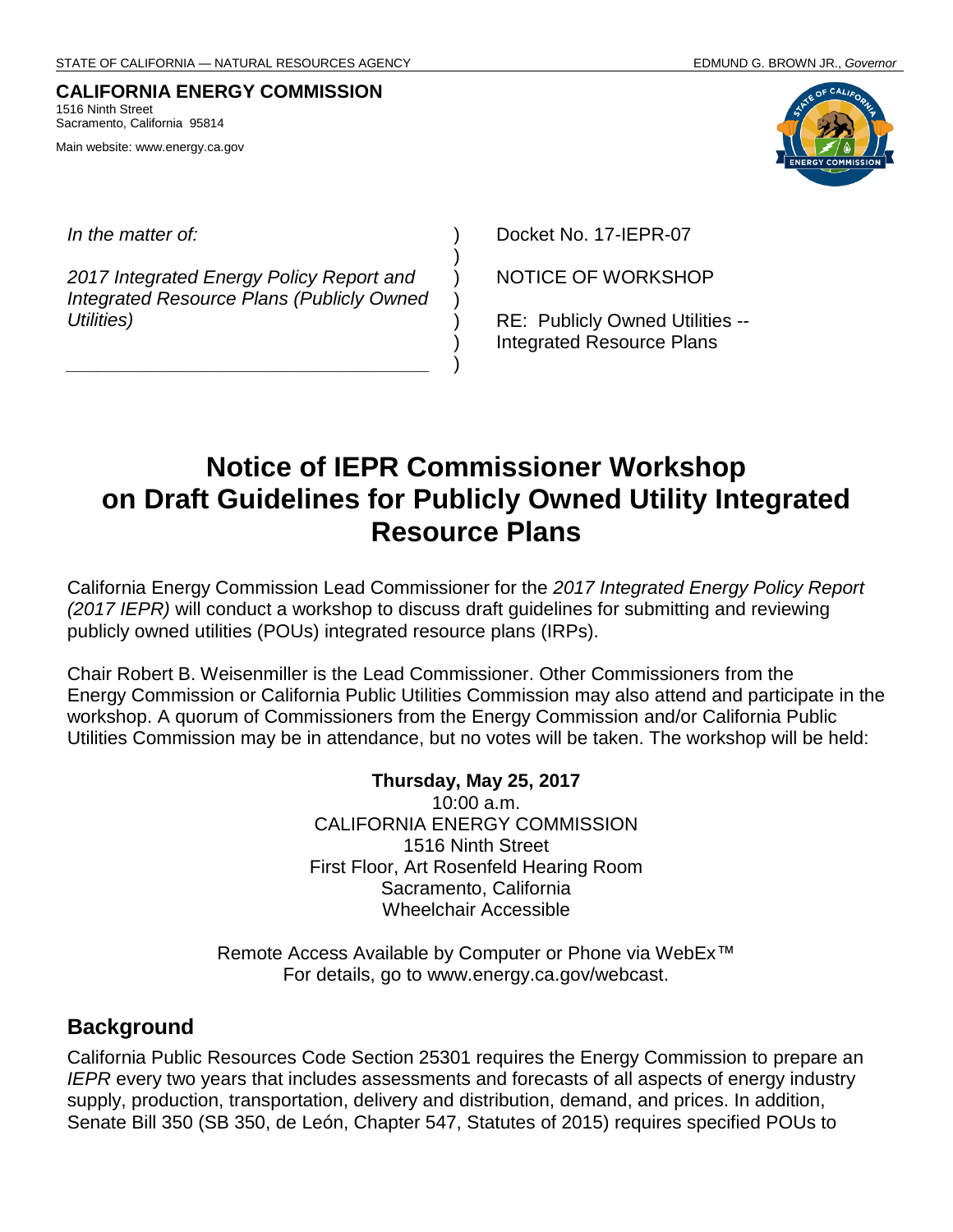adopt IRPs at least once every five years and submit them to the Energy Commission. SB 350 allows the Energy Commission to adopt guidelines to govern the submission of information, data, and reports needed to support the Energy Commission's review of IRPs for consistency with statutory requirements.

In advance of this workshop the Energy Commission will release draft guidelines to solicit public comment. The draft guidelines specify requirements for submitting an IRP to the Energy Commission and a process for the Energy Commission's review of IRPs. More information can be found at the following link: [http://www.energy.ca.gov/sb350/IRPs/index.html .](http://www.energy.ca.gov/sb350/IRPs/index.html)

# **Agenda**

The workshop will include a presentation from Energy Commission staff on the draft guidelines. This will be followed by presentations and panel discussions featuring relevant stakeholders including, but not limited to utility representatives and environmental experts. The workshop will conclude with a public comment period.

The Energy Commission staff presentation will provide an overview of the following topics:

- Energy Commission's role
- Submission and review procedures
- Reporting requirements
- Standardized tables
- Next steps and schedule

A detailed schedule will be posted prior to the workshop at: [http://www.energy.ca.gov/2017\\_energypolicy/.](http://www.energy.ca.gov/2017_energypolicy/)

#### **Public Comment**

**Oral comments**: Oral comments will be accepted during the workshop. Comments may be limited to three minutes per speaker. Any comments may become part of the public record in this proceeding.

**Written comments:** Written comments should be submitted to the Dockets Unit by 5:00 p.m. on June 15, 2017. Written comments will be also accepted at the workshop; however, the Commission may not have time to review them before the conclusion of the workshop.

**For the 2017 IEPR, the Energy Commission is using an electronic commenting system.** Visit the website at **http://www.energy.ca.gov/2017\_energypolicy**/ and click on the "**Submit e-Comment**" link in the "Proceeding Information" box. From the drop down menu, please select the appropriate docket number. For this workshop, please select docket **17-IEPR-07 – Integrated Resource Planning**.

This will take you to the page for adding comments to that docket. Please enter your contact information and comment title. Under "subject(s)," select "**IEPR 2017-05-25 Workshop**" and "IEPR public comments." You may include comments in the box titled "Comment Text" or attach a file with your comments. Attached comments must be in a Microsoft® Word (.doc, .docx) or Adobe® Acrobat® (.pdf) formatted file.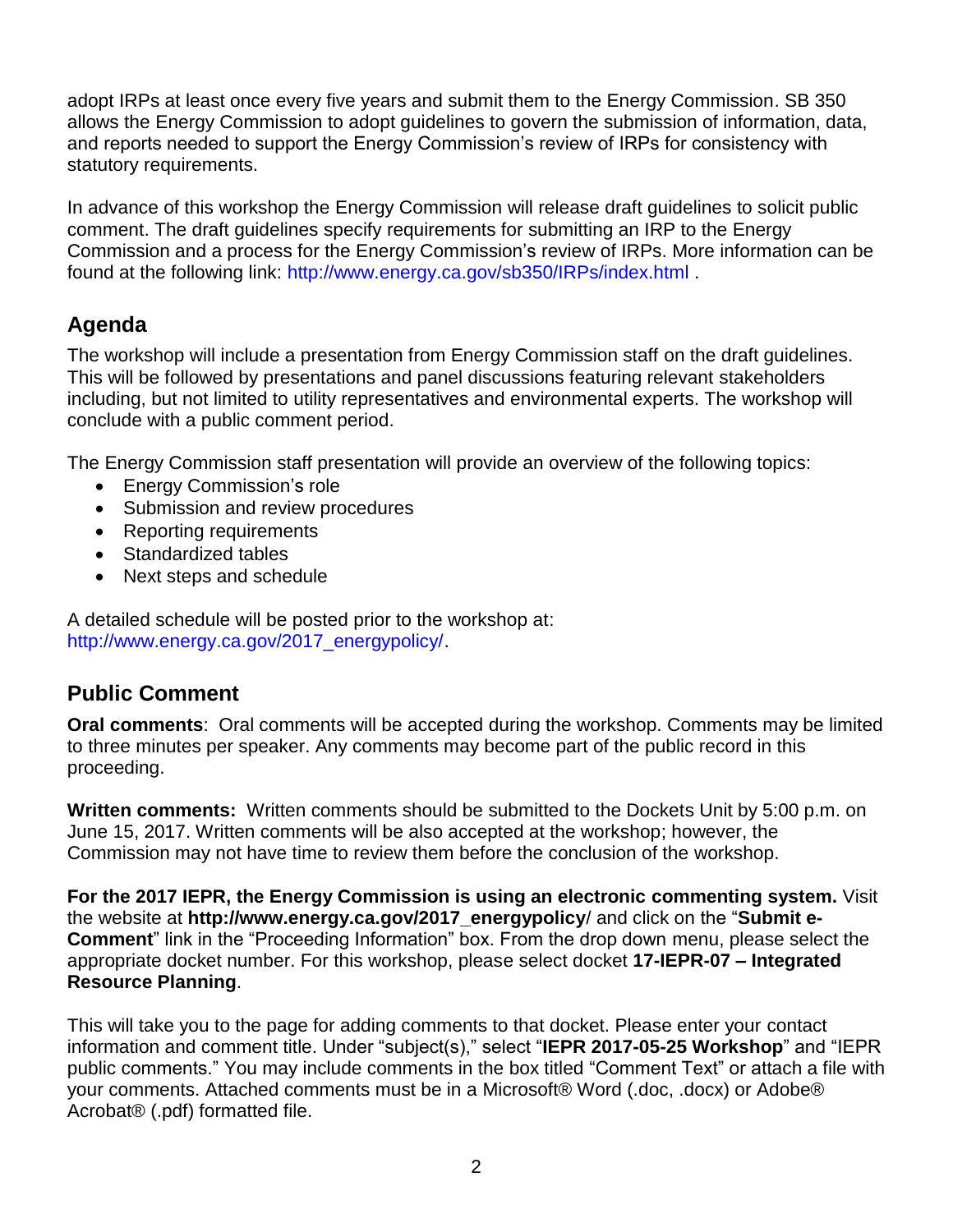The Energy Commission encourages use of its electronic commenting system, but written comments may also be submitted by e-mailing them to the Dockets Office, or by U.S. Mail to:

> California Energy Commission Docket Unit, MS-4 Re: Docket No. 17-IEPR-07 and 16-OIR-04 1516 Ninth Street Sacramento, CA 95814-5512

If you choose not to use the electronic filing system, please include the appropriate docket number on any e-mailed or written comments. Comments may be e-mailed to docket@energy.ca.gov and copy the technical lead, Garry O'Neill-Mariscal, by e-mail at [garry.oneill@energy.ca.gov.](mailto:garry.oneill@energy.ca.gov)

Please note that your electronic, e-mailed, written and oral comments, attachments, and associated contact information (for example, address, phone, and e-mail) become part of the viewable public record. Additionally, this information may become available via Google, Yahoo, and other search engines

# **Public Adviser and Other Commission Contacts**

The Energy Commission's Public Adviser's Office provides the public assistance in participating in Energy Commission proceedings. If you want information on how to participate in this forum, please contact the Public Adviser, Alana Mathews, at [PublicAdviser@energy.ca.gov](mailto:PublicAdviser@energy.ca.gov) or (916) 654- 4489, or toll free at (800) 822-6228.

If you have a disability and require assistance to participate, please contact Poneh Jones at [poneh.jones@energy.ca.gov](mailto:poneh.jones@energy.ca.gov) or (916) 654-4425 at least five days in advance.

Media inquiries should be sent to the Media and Public Communications Office at [mediaoffice@energy.ca.gov](mailto:mediaoffice@energy.ca.gov) or (916) 654-4989.

If you have questions on the subject matter of this meeting, please contact Garry O'Neill-Mariscal at [garry.oneill@energy.ca.gov](mailto:garry.oneill@energy.ca.gov) or (916) 651-0961. For general questions regarding the IEPR proceeding, please contact Raquel Kravitz, IEPR project manager, by e-mail at [raquel.kravitz@energy.ca.gov](mailto:raquel.kravitz@energy.ca.gov) or (916) 651-8836.

The service list for the *2017 IEPR* is handled electronically. Notices and documents for this proceeding are posted to the Energy Commission website at [http://www.energy.ca.gov/2017\\_energypolicy/.](http://www.energy.ca.gov/2017_energypolicy/)

When new information is posted, an e-mail will be sent to those on the energy policy e-mail listserv. We encourage those who are interested in receiving these notices to sign up for the listserv through the website at [http://www.energy.ca.gov/listservers/index.html.](http://www.energy.ca.gov/listservers/index.html) The listserv is titled "energypolicy."